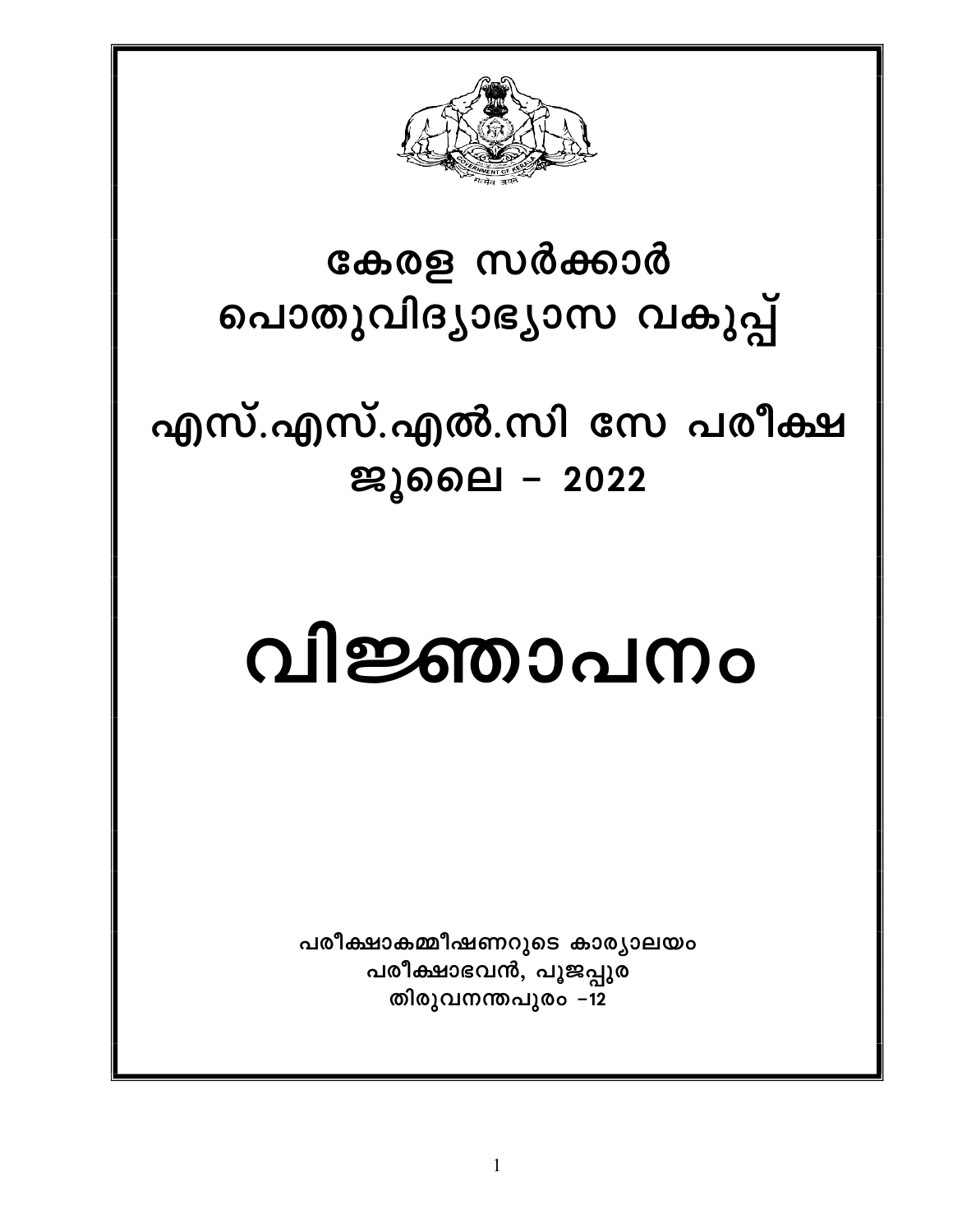പരീക്ഷാകമ്മീഷണറുടെ കാര്യാലയം പരീക്ഷാഭവൻ, പൂജപ്പുര തിരുവനന്തപുരം. തീയതി : 21/06/2022

#### വിജ്ഞാപനം

വിഷയം : എസ്.എസ്.എൽ.സി സേവ് എ ഇയർ ("സേ") പരീക്ഷ ജൂലൈ 2022 നടത്തിപ്പ് -സംബന്ധിച്ച്.

സൂചന : എസ്.എസ്.എൽ.സി മാർച്ച് 2022 പരീക്ഷാ വിജ്ഞാപനം.

മാർച്ചിലെ എസ്.എസ്.എൽ.സി. പരീക്ഷയിൽ റഗുലർ വിഭാഗത്തിൽപ്പെട്ട 2022 വിദ്യാർത്ഥികളിൽ ഉന്നത വിദ്യാഭ്യാസത്തിന് അർഹത നഷ്ടപ്പെട്ടവർക്ക് വേണ്ടിമാത്രമാണ് സേവ് എ ഇയർ (''സേ'') പരീക്ഷ നടത്തുന്നത്. പരമാവധി 3 പേപ്പറുകൾക്ക് വരെ കുറഞ്ഞത് ഡി + ഗ്രേഡ് എങ്കിലും ലഭിക്കാത്ത വിദ്യാർത്ഥികൾക്ക് ''സേ'' പരീക്ഷ എഴു ജില്ലകളിലെ താവുന്നതാണ്. സംസ്ഥാനത്തെ വിദ്യാഭ്യാസ തെരഞ്ഞെടുക്കപ്പെട്ട 41 പരീക്ഷാ കേന്ദ്രങ്ങളിലാണ് ''സേ'' പരീക്ഷ നടത്തുന്നത്. മാതൃക അപേക്ഷ ഫോറം അനുബന്ധമായി ചേർത്തിട്ടുണ്ട്.

#### "സേ" പരീക്ഷ എഴുതുന്നതിനുള്ള മാനദണ്ഡങ്ങൾ

- 2022 മാർച്ചിൽ റഗുലർ വിഭാഗത്തിൽ (SGC, $ARC$ , CCC RAC) പരീക്ഷ എഴുതി 1. പരമാവധി കുറഞ്ഞത് മൂന്ന് വിഷയങ്ങൾക്ക്  $\omega$ ി+ എങ്കിലും ഗ്രേസ് ലഭിക്കാത്തതുമൂലം ഉന്നത വിദ്യാഭ്യാസത്തിന് അർഹത നഷ്ടപ്പെട്ടവർക്ക് സേവ് എ ഇയർ (''സേ'') പരീക്ഷ എഴുതുന്നതിന് അർഹതയുണ്ടായിരിക്കുന്നതാണ്.
- $2.$ പ്രസ്തുത പരീക്ഷയിൽ പരമാവധി മൂന്ന് പേപ്പറുകൾക്കു ഏതെങ്കിലും പ്രത്യേക സാഹചര്യത്തിൽ ഹാജരാകുവാൻ സാധിക്കാതെ വന്ന റഗുലർ വിദ്യാർത്ഥികൾക്കും 'സേ' പരീക്ഷ എഴുതാവുന്നതാണ്.
- കേന്ദ്രങ്ങളിലായിരിക്കും  $\degree$ സേ $\degree$ 3. ജില്ലകളിലെ തെരഞ്ഞെടുക്കപ്പെട്ട പരീക്ഷ നടത്തുന്നത്. വിദ്യാർത്ഥി പരീക്ഷ എഴുതിയ സെന്ററിൽ അപേക്ഷ നൽകിയാൽ മതിയാകും.

 $\overline{2}$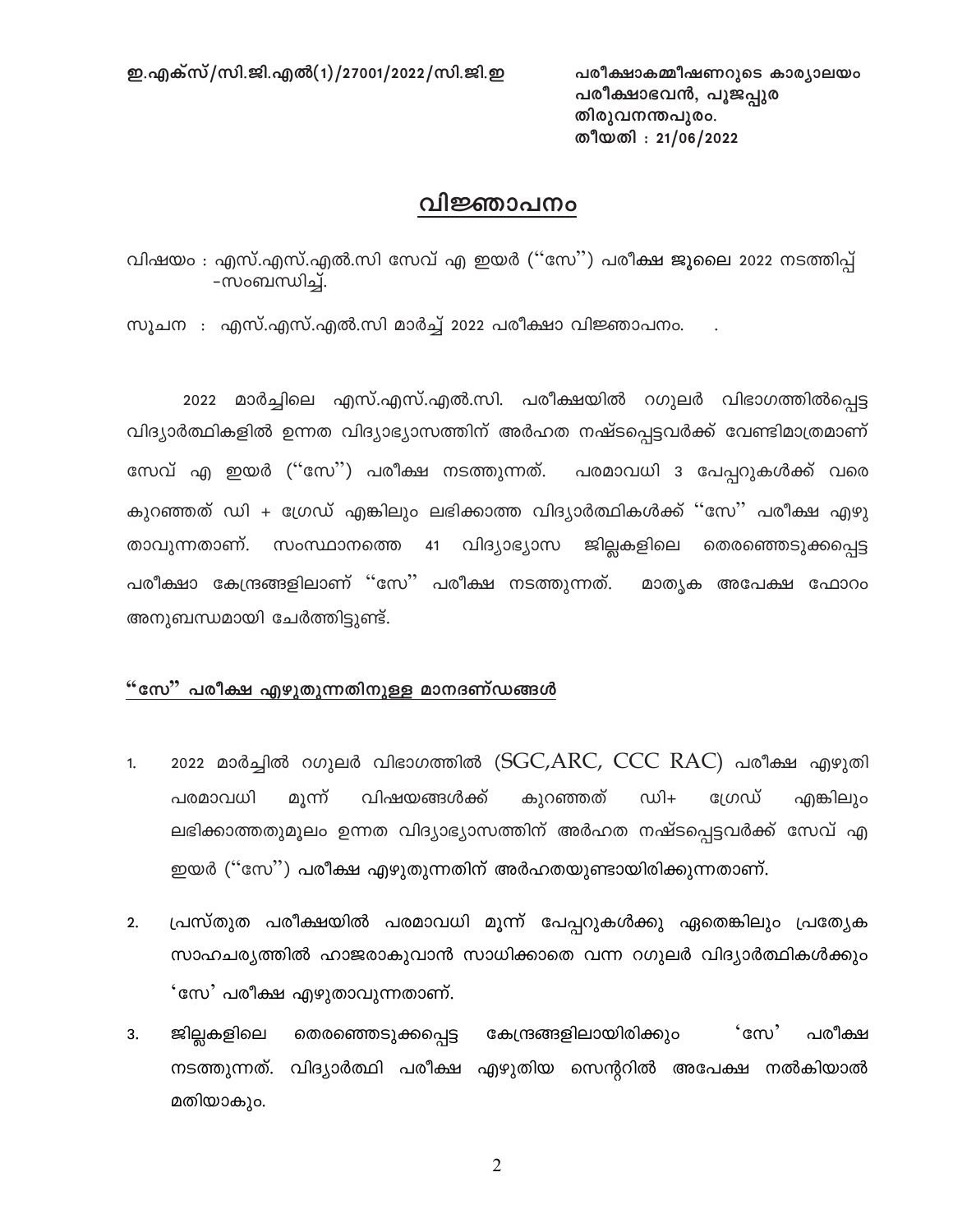- ഐ.റ്റി പരീക്ഷയിൽ SGC വിഭാഗത്തിന് തിയറിയും, പ്രാക്ടിക്കലും 4. ചേർത്തായിരിക്കും 'സേ' പരീക്ഷ നടത്തുന്നത്. ഇവർക്ക് ഒരു വിദ്യാഭ്യാസ ജില്ലയിൽ ഒരു പരീക്ഷാ സെന്റർ മാത്രമേ ഉണ്ടായിരിക്കുകയുള്ളൂ. ഇത് ജില്ലാ വിദ്യാഭ്യാസ ഓഫീസർ പ്രത്യേകം അറിയിക്കുന്നതാണ്.
- 2022 മാർച്ചിലെ എസ്.എസ്.എൽ.സി. പരീക്ഷാ ഫലത്തിന്റെ കമ്പ്യൂട്ടർ പ്രിന്റൗട്ട് 5. ഉപയോഗിച്ച് 'സേ' പരീക്ഷയ്ക്ക് അപേക്ഷ നൽകാവുന്നതാണ്.
- ഗൾഫ് സ്കൂളുകളിലെ വിദ്യാർത്ഥികൾക്ക് ന്യൂ ഇൻഡ്യൻ മോഡൽ സ്കൂൾ, 6. ദുബായ് പരീക്ഷാ കേന്ദ്രം ആയിരിക്കും.
- 'സേ'പരീക്ഷയ്ക്ക് **പുനർ മൂല്യനിർണ്ണയം** അനുവദിക്കുന്നതല്ല. 7.
- 8. മാർച്ചിൽ നടന്ന പൊതു പരീക്ഷയ്ക്ക് പരീക്ഷാർത്ഥിത്വം ക്യാൻസൽ ചെയ്തവർക്ക് 'സേ' പരീക്ഷയ്ക്ക് അപേക്ഷിക്കുവാൻ അർഹതയുണ്ടായിരിക്കുന്നതല്ല.
- കൂടാതെ 2022 മാർച്ചിലെ എസ്.എസ്.എൽ.സി. പരീക്ഷയ്ക്ക് രജിസ്റ്റർ ചെയ്ത 9. വിദ്യാർത്ഥികളിൽ കോവിഡ്, അപകടം, ഗുരുതരമായ രോഗം, പിതാവ്/ മാതാവ്/ സഹോദരങ്ങൾ എന്നിവരുടെ മരണം എന്നീ കാരണങ്ങളാൽ പരീക്ഷ എഴുതുവാനോ മൂന്നിൽ കഴിയാത്തവരുണ്ടെങ്കിൽ ഇവർക്ക് പുർത്തിയാക്കുവാനോ കുടുതൽ പേപ്പറുകൾ പരീക്ഷ എഴുതുന്നതിന് അനുവാദം ഉണ്ടായിരിക്കുന്നതാണ്. ഇതിനായി വില്ലേജ് ഓഫീസർ / സർക്കാർ ഡോക്ടറുടെ മെഡിക്കൽ സർട്ടിഫിക്കറ്റ് അപേക്ഷയോടൊപ്പം ഹാജരാക്കേണ്ടതാണ്. ബന്ധപ്പെട്ട പരീക്ഷാകേന്ദ്രത്തിലെ ചീഫ് സൂപ്രണ്ട് രേഖകൾ പരിശോധിച്ച് പരീക്ഷാർത്ഥിയെ മൂന്നിൽ കൂടുതൽ പേപ്പറു കൾക്ക് പരീക്ഷയ്ക്ക് രജിസ്റ്റർ ചെയ്യിക്കേണ്ടതാണ്.
- 'സേ'പരീക്ഷയ്ക്ക് ഒരു വിഷയത്തിന് 100/–രൂപ നിരക്കിൽ ഫീസ് ഈടാക്കുന്നതാണ്.  $10.$  $\degree$ സേ $\degree$ 11. പരീക്ഷയ്ക്ക് അപേക്ഷിച്ചവരിലാരെങ്കിലും പുനർമൂല്യനിർണ്ണയത്തിൽ ഉപരിപഠനത്തിന് അർഹത നേടിയതായിക്കണ്ടാൽ പ്രസ്തുത വിദ്യാർത്ഥികളുടെ 'സേ' പരീക്ഷാഫലം പരിഗണിക്കുന്നതല്ല.
- $\text{IED}$  വിദ്യാർത്ഥികൾക്ക് 2022 മാർച്ചിലെ എസ്.എസ്.എൽ.സി പരീക്ഷയ്ക്ക് ലഭിച്ച  $12.$ ആനുകൂല്യം 'സേ' പരീക്ഷയ്ക്കും ലഭിക്കുന്നതാണ്. ഇതിനായി ഡി.ജി.ഇ–യിൽ നിന്നും ലഭിച്ച ഉത്തരവിന്റെ പകർപ്പ് കൂടി അപേക്ഷയോടൊപ്പം പരീക്ഷാകേന്ദ്രത്തിൽ സമർപ്പിക്കേണ്ടതാണ്.
- <u>കുറിപ്പ്:</u> എസ്.എസ്.എൽ.സി സേ പരീക്ഷയോടനുബന്ധിച്ചുള്ള നോട്ടിഫിക്കേഷനിലെ വൃവസ്ഥകൾക്ക് പുതിയ സർക്കാർ ഉത്തരവുകൾ, പരീക്ഷാകമ്മീഷണറുടെ ഉത്തരവുകൾ എന്നിവ അടിസ്ഥാനമാക്കി മാറ്റം ഉണ്ടാകാവുന്നതാണ്.

3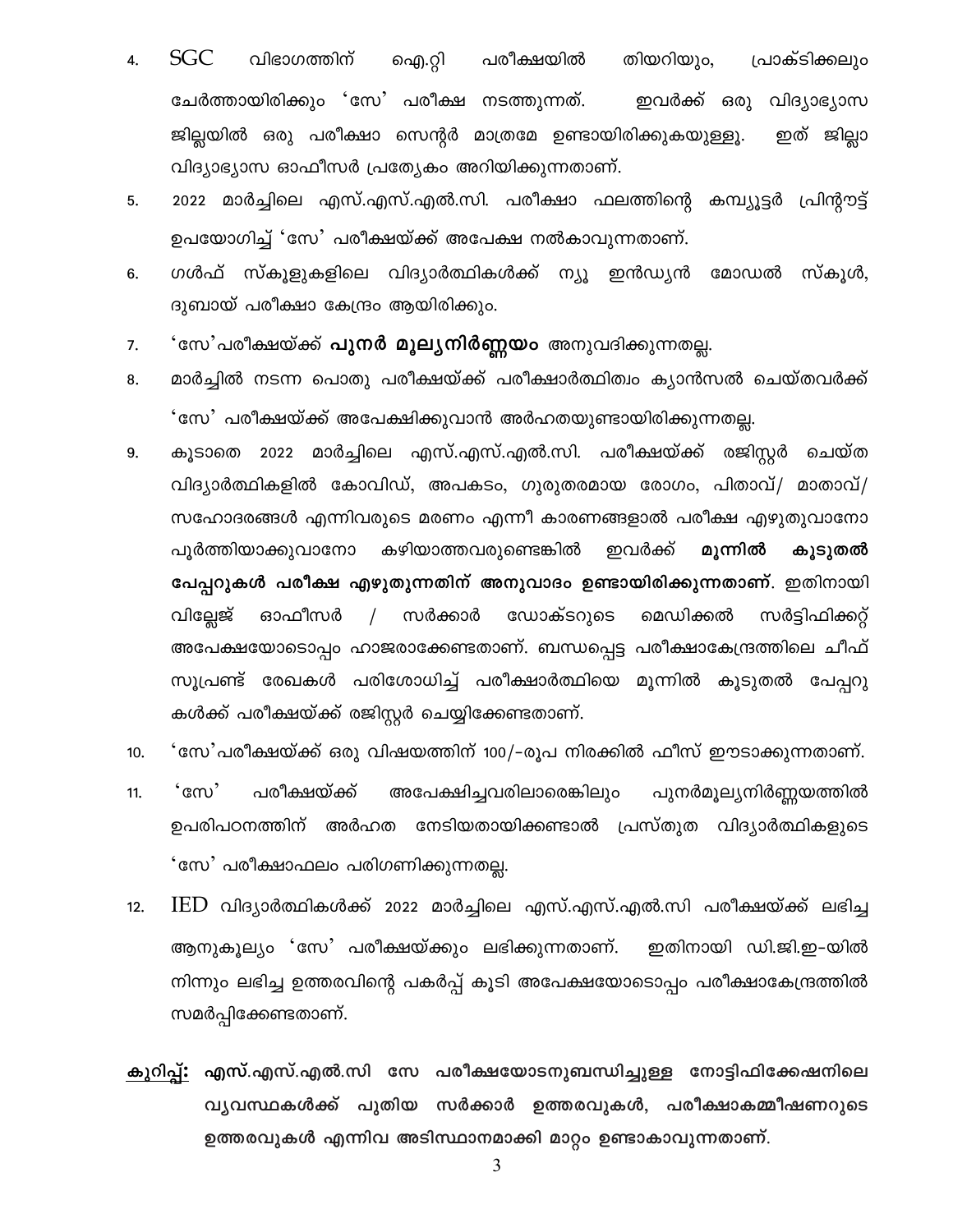2022 –ലെ എസ്.എസ്.എൽ.സി. 'സേ' പരീക്ഷയുടെ തീയതിയും സമയവും.

| തീയതി                | സമയം                                           | വിഷയം                                                                                                                                                                                                                                                                           |
|----------------------|------------------------------------------------|---------------------------------------------------------------------------------------------------------------------------------------------------------------------------------------------------------------------------------------------------------------------------------|
| 11/07/2022<br>തിങ്കൾ | രാവിലെ 10.00<br>മുതൽ 11.45 വരെ                 | ഒന്നാംഭാഷ- പാർട്ട് I<br>മലയാളം/തമിഴ്/കന്നട<br>ഉറുദു/ഗുജറാത്തി/<br>അഡീ.ഇംഗ്ലീഷ്/അഡീ.ഹിന്ദി/<br>സംസ്കൃതം (അക്കാഡമിക്)/<br>സംസ്കൃതം ഓറിയന്റൽ- ഒന്നാം പേപ്പർ<br>(സംസ്കൃത സ്കൂളുകൾക്ക്)<br>അറബിക് (അക്കാഡമിക്)/<br>അറബിക് ഓറിയന്റൽ– ഒന്നാംപേപ്പർ<br>(അറബിക് സ്കൂളുകൾക്ക്) ഗുജറാത്തി. |
|                      | ഉച്ചയ്ക്കുശേഷം<br>1.45 മുതൽ 3.30<br>വരെ        | ഫിസിക്സ്                                                                                                                                                                                                                                                                        |
|                      | രാവിലെ 10.00<br>മുതൽ 12.45 വരെ                 | കണക്ക്                                                                                                                                                                                                                                                                          |
| 12/07/2022<br>ചൊവ്വ  | ഉച്ചയ്ക്കുശേഷം<br>1.45 മുതൽ 3.30<br>വരെ        | ഒന്നാം ഭാഷ പാർട്ട് II<br>മലയാളം/തമിഴ്/കന്നട/<br>സ്പെഷ്യൽ ഇംഗ്ലീഷ്/<br>ഫിഷറീസ് സയൻസ് (ഫിഷറീസ്<br>ടെക്നിക്കൽ സ്കൂളുകൾക്ക്)/<br>അറബിക് ഓറിയന്റൽ– രണ്ടാം<br>പേപ്പർ (അറബിക് സ്കൂളുകൾക്ക്)/<br>സംസ്കൃതം ഓറിയന്റൽ– രണ്ടാം<br>പേപ്പർ(സംസ്കൃതം സ്കൂളുകൾക്ക്)                             |
| 13/07/2022           | രാവിലെ 10.00<br>മുതൽ 12.45 വരെ                 | ഇംഗ്ലീഷ്                                                                                                                                                                                                                                                                        |
| ബുധൻ                 | ഉച്ചയ്ക്കുശേഷം<br>1.45 മുതൽ 3.30<br>വരെ        | ബയോളജി                                                                                                                                                                                                                                                                          |
| 14/07/2022<br>വ്യാഴം | രാവിലെ 09.30<br>മുതൽ 11.15 വരെ                 | കെമിസ്ട്രി                                                                                                                                                                                                                                                                      |
|                      | <u>ഉച്ചയ്ക്കുശേഷം</u><br>2.30 മുതൽ 3.30<br>വരെ | ഇൻഫർമേഷൻ ടെക്നോളജി                                                                                                                                                                                                                                                              |
| 18/07/2022           | രാവിലെ 10.00<br>മുതൽ 12.45 വരെ                 | സോഷ്യൽ സയൻസ്                                                                                                                                                                                                                                                                    |
| തിങ്കൾ               | ഉച്ചയ്ക്കുശേഷം<br>1.45 മുതൽ 3.30<br>വരെ        | ഹിന്ദി/ജനറൽ നോളഡ്ജ്                                                                                                                                                                                                                                                             |

ആദ്യത്തെ 15 മിനിട്ട് കൂൾ ഓഫ് ടൈം ആയിരിക്കും  $\bullet$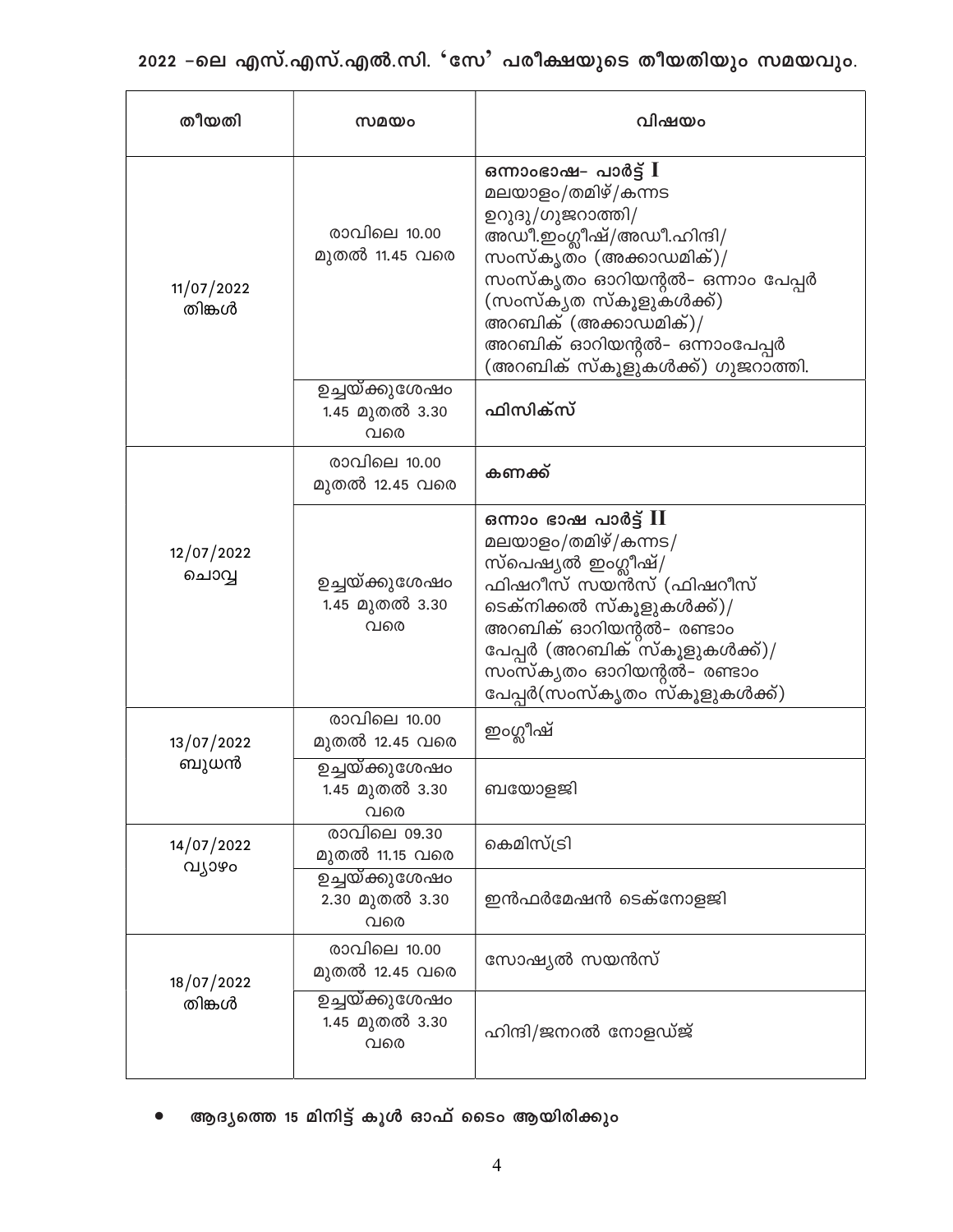#### പരീക്ഷാഫീസ്

പരീക്ഷാർത്ഥികൾ എസ്.എസ്.എൽ.സി പരീക്ഷ 2022 മാർച്ചിൽ എഴുതിയ പരീക്ഷാകേന്ദ്രത്തിലെ പ്രഥമാദ്ധ്യാപകന് പരീക്ഷാഫീസ് അപേക്ഷയോടൊപ്പം പണമായി നൽകേണ്ടതാണ്. പിരിച്ചെടുത്ത ഫീസുകൾ '0202–01–102–99 എക്സാമിനേഷൻ ഫീസ്' ശീർഷകത്തിൽ 01/07/2022–ന് വൈകിട്ട് 4–മണിക്കു മുമ്പായി ട്രഷറിയിൽ എന്ന ഒടുക്കേണ്ടതാണ്.

#### അപേക്ഷാ ഫോറം

www.https://sslcexam.kerala.gov.in പരീക്ഷാഭവന്റെ അപേക്ഷാഫോറം എന്ന വെബ്സൈറ്റിൽ ലഭ്യമാണ്. അപേക്ഷകർ പൂരിപ്പിച്ച അപേക്ഷയോടൊപ്പം പരീക്ഷ എഴുതി ലഭിച്ചിട്ടുള്ള ഗ്രേഡ് വ്യക്തമാക്കുന്ന കമ്പ്യൂട്ടർ പ്രിന്റൗട്ടും 2022 മാർച്ചിൽ പരീക്ഷ എഴുതിയ പരീക്ഷാ കേന്ദ്രത്തിലെ പ്രഥമാദ്ധ്യാപകന് സമർപ്പിക്കേണ്ടതാണ്.

#### <u>ഹാൾടിക്കറ്റ് വിതരണം</u>

 $\degree$ ന്യേ $\degree$ പരീക്ഷാ കേന്ദ്രത്തിലെ ചീഫ് സുപ്രണ്ടുമാർ ഹാൾ ടിക്കറ്റുകൾ പരീക്ഷാഭവൻ വെബ്സൈറ്റിൽ നിന്നും ഡൗൺലോഡ് ചെയ്ത് ജൂലൈ 8–ാം തീയതിയ്ക്ക് മുൻപ് പരീക്ഷാർത്ഥികൾക്ക് വിതരണം ചെയ്യേണ്ടതാണ്.

#### സർട്ടിഫിക്കറ്റ്

പരീക്ഷാർത്ഥികൾക്ക് മാതൃവിദ്യാലയത്തിലെ പ്രഥമാദ്ധ്യാപകർ മുഖേനയാണ് 'സേ' പരീക്ഷാ സർട്ടിഫിക്കറ്റുകൾ വിതരണം ചെയ്യുന്നത്. ഫലം പ്രസിദ്ധപ്പെടുത്തി മൂന്നു മാസത്തിനകം പരീക്ഷാർത്ഥികൾ 'സേ' പരീക്ഷാ സർട്ടിഫിക്കറ്റുകൾ കൈപ്പറ്റുന്നില്ലെങ്കിൽ അയത് പരീക്ഷാഭവൻ സെക്രട്ടറിയുടെ പേർക്ക് തിരികെ രജിസ്റ്റേഡായി അയയ്ക്കേണ്ടതാണ്.

#### <u>അപേക്ഷകളുടെ രജിസ്ട്രേഷൻ</u>

"എ" ആയി ചേർത്തിരിക്കുന്ന അനുബന്ധം അപേക്ഷാ ഫോറമാണ് സേ പരീക്ഷയുടെ രജിസ്ട്രേഷനായി ഉപയോഗിക്കേണ്ടത്. 2022 മാർച്ചിൽ എസ്.എസ്.എൽ.സി പരീക്ഷ എഴുതിയ സ്കൂളിൽ 24/06/2022 മു<mark>തൽ 2</mark>9/06/2022-ന് മുൻപായി അപേക്ഷ നൽകേണ്ടതാണ്. ഓരോ സ്കൂളിനും ഈ രീതിയിൽ ലഭിക്കുന്ന അപേക്ഷകൾ അതാത്

5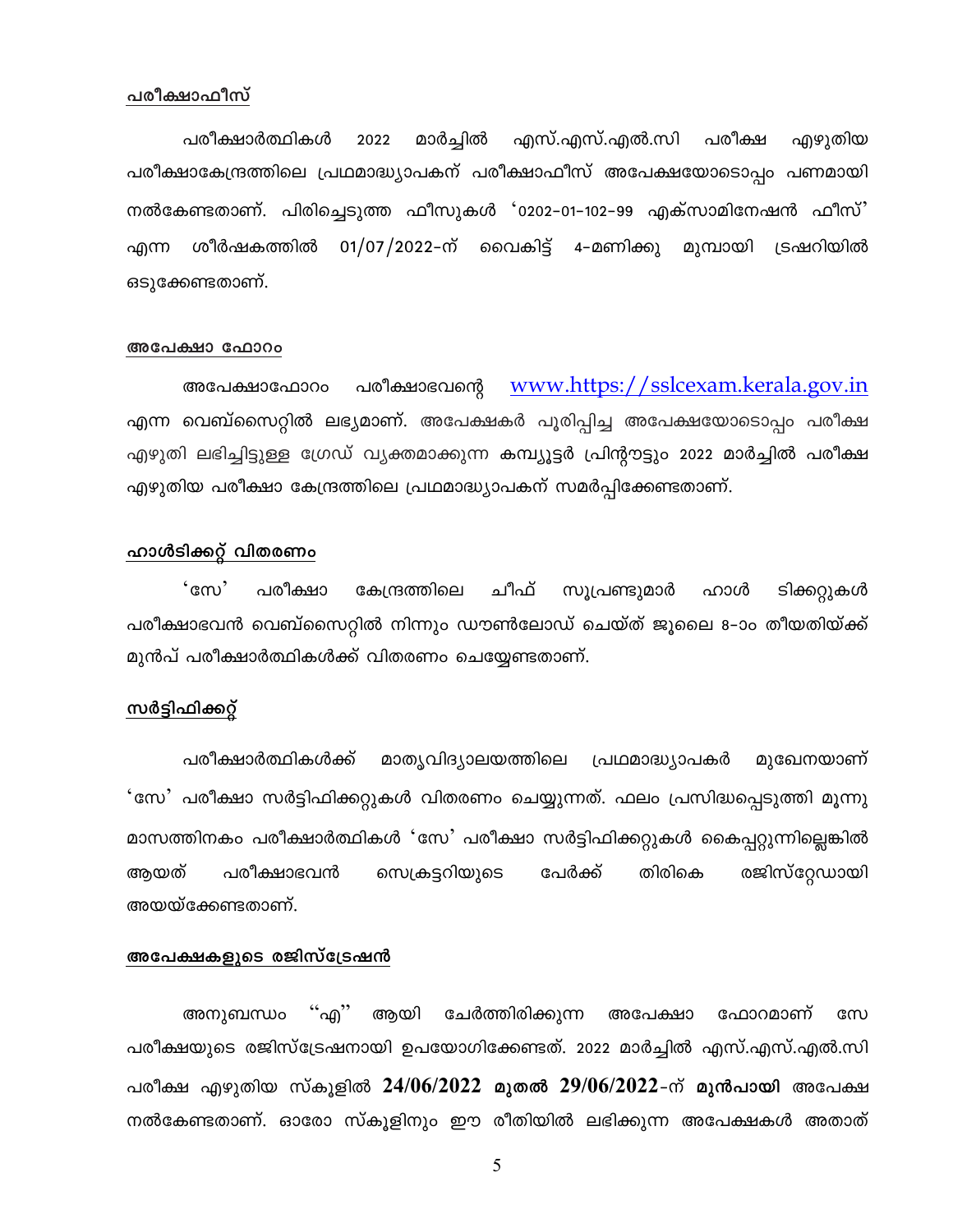സ്കൂൾ പ്രഥമാദ്ധ്യാപകർ ഒരുമിച്ച് ബന്ധപ്പെട്ട സേ പരീക്ഷാകേന്ദ്രത്തിൽ  $30/06/2022$  ന് **വൈകിട്ട് 4**– മണിക്കു മുമ്പായി സമർപ്പിക്കണം. ജില്ലാവിദ്യാഭ്യാസ ഓഫീസർമാരാണ് പരീക്ഷാകേന്ദ്രങ്ങൾ തെരഞ്ഞെടുക്കുന്നത്. അപ്രകാരം തെരഞ്ഞെടുത്ത സേ പരീക്ഷാകേന്ദ്രത്തിലെ ചീഫ് സൂപ്രണ്ടുമാർ അപേക്ഷാഫോറം സ്വീകരിച്ച്  $02/07/2022$ -ന് വൈകിട്ട് 5 മണിക്കു മുൻപായി തന്നെ ഓൺലൈനായി രജിസ്റ്റർ ചെയ്യേണ്ടതാണ്.

പരീക്ഷയ്ക്ക് സേ പരീക്ഷ എഴുതാൻ അർഹതയുള്ളവരെ മാത്രമേ രജിസ്റ്റർ ചെയ്യിക്കുവാൻ മാത്രമല്ല അർഹതയുള്ള വിഷയങ്ങൾക്ക് മാത്രമാണ് പാടുള്ളു. പരീക്ഷാർത്ഥി അപേക്ഷിക്കുന്നതെന്ന് ഓരോ സ്കൂൾ പ്രഥമാദ്ധ്യാപകനും സേ പരീക്ഷാ കേന്ദ്രത്തിലെ ചീഫ് സൂപ്രണ്ടും ഉറപ്പാക്കേണ്ടതുമാണ്.

സേ പരീക്ഷ നടത്തിയതിന് ശേഷം ബാക്കിയുള്ള തുക '0202–01–102–99' എന്ന ശീർഷകത്തിൽ ട്രഷറിയിൽ ഒടുക്കേണ്ടതാണ്. ചെലാൻ രസീതിന്റെ കോപ്പിയും വരവ് ചെലവ് കണക്കുകളും യഥാസമയം പരീക്ഷാഭവനിലേക്ക് അയയ്ക്കേണ്ടതാണ്.

നടത്തിപ്പിന് പരീക്ഷയുടെ സുഗമമായ വിജ്ഞാപനത്തിൽ പറഞ്ഞിരിക്കുന്ന കാര്യങ്ങൾ എല്ലാവരും കൃത്യമായി പാലിക്കേണ്ടതാണ്.

ജീവൻ ബാബു കെ. ഐ.എ.എസ്. പൊഇവിദ്യാഭ്യാസ ഡയറക്ടർ & പരീക്ഷാ കമ്മീഷണർ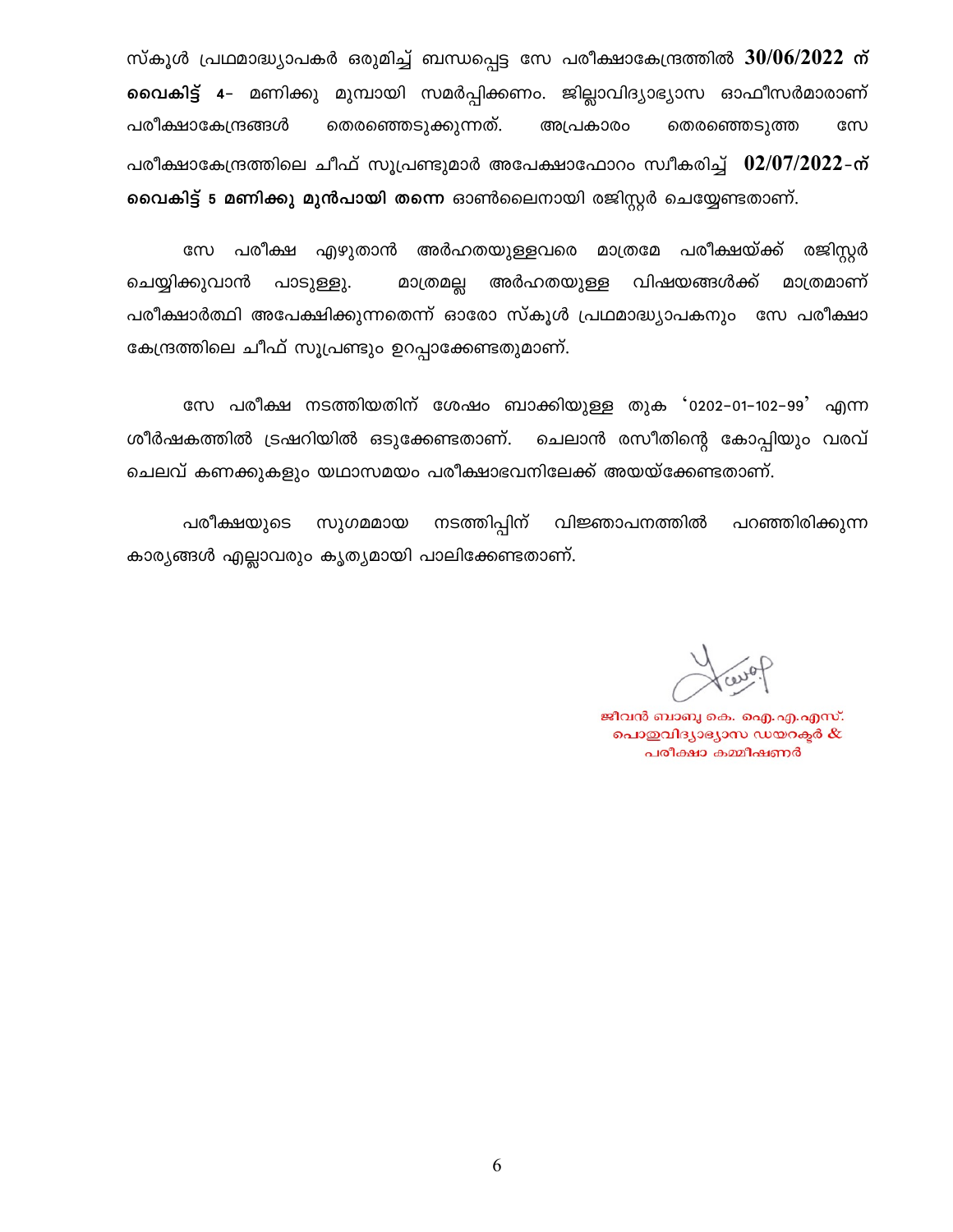#### അനുബന്ധം - എ

#### എസ്.എസ്.എൽ.സി. സേവ് എ ഇയർ ( $\cdot$ സേ $\cdot$ )പരീക്ഷ – ജൂലൈ 2022 അപേക്ഷാഫാറം

 $\vdots$ 

 $\ddot{\cdot}$ 

 $\mathbf{\cdot}$ 

 $\ddot{\cdot}$ 

 $\ddot{\cdot}$ 

| പരീക്ഷാർത്ഥി ഉൾപ്പെടുന്ന വിഭാഗം (✔)ചെയ്യുക | :SGC/ARC/RAC/CCC |
|--------------------------------------------|------------------|
|--------------------------------------------|------------------|

1. 'സേ'പരീക്ഷാകേന്ദ്രത്തിന്റെ നമ്പരും പേരും

(ഹെഡ്മാസ്റ്റർ പൂരിപ്പിക്കേണ്ടത്)

- പരീക്ഷാർത്ഥിയുടെ പേര്  $2.$
- 3. 2022 മാർച്ചിലെ പരീക്ഷയ്ക്ക് ലഭിച്ച രജിസ്റ്റർ നമ്പർ :
- 4. പരീക്ഷ എഴുതുന്ന മാധ്യമം
- 5. 2022 മാർച്ചിൽ പരീക്ഷ എഴുതിയ സെന്ററിന്റെ നമ്പറും പേരും
- 6. പരീക്ഷയ്ക്ക് എഴുതുന്ന പേപ്പറുകൾ \*\*\*

| ക്രമ<br>നമ്പർ    | പരീക്ഷ എഴുതുന്ന പേപ്പറുകൾ | ലഭിച്ച ഗ്രേഡ്<br>(03/2022) |
|------------------|---------------------------|----------------------------|
| 1                |                           |                            |
| $\mathbf 2$      |                           |                            |
| $\mathsf 3$      |                           |                            |
| $\pmb{4}$        |                           |                            |
| $\,$ 5 $\,$      |                           |                            |
| $\bf 6$          |                           |                            |
| $\overline{7}$   |                           |                            |
| $\bf 8$          |                           |                            |
| $\boldsymbol{9}$ |                           |                            |
| $10\,$           |                           |                            |

\*\*\* 2022 മാർച്ചിലെ എസ്.എസ്.എൽ.സി. പരീക്ഷയ്ക്ക് രജിസ്റ്റർ ചെയ്ത വിദ്യാർത്ഥികളിൽ കോവിഡ്, അപകടം, ഗുരുതരമായ രോഗം, പിതാവ്/മാതാവ്്/സഹോദരങ്ങൾ എന്നിവരുടെ മരണം എന്നീ കാരണങ്ങളാൽ പരീക്ഷ എഴുതാനോ പൂർത്തിയാക്കാനോ കഴിയാത്തവരുണ്ടെങ്കിൽ ഇവർക്ക് മൂന്നിൽ കൂടുതൽ പേപ്പറുകൾ പരീക്ഷ എഴുതുന്നതിന് അനുവാദം ഉണ്ടായിരിക്കുന്നതാണ്. ഇതിനായി വില്ലേജ് ഓഫ്ിസർ / സർക്കാർ ഡോക്ടറുടെ മെഡിക്കൽ സർട്ടിഫിക്കറ്റ് അപേക്ഷയോടൊപ്പം ഹാജരാക്കേണ്ടതാണ്.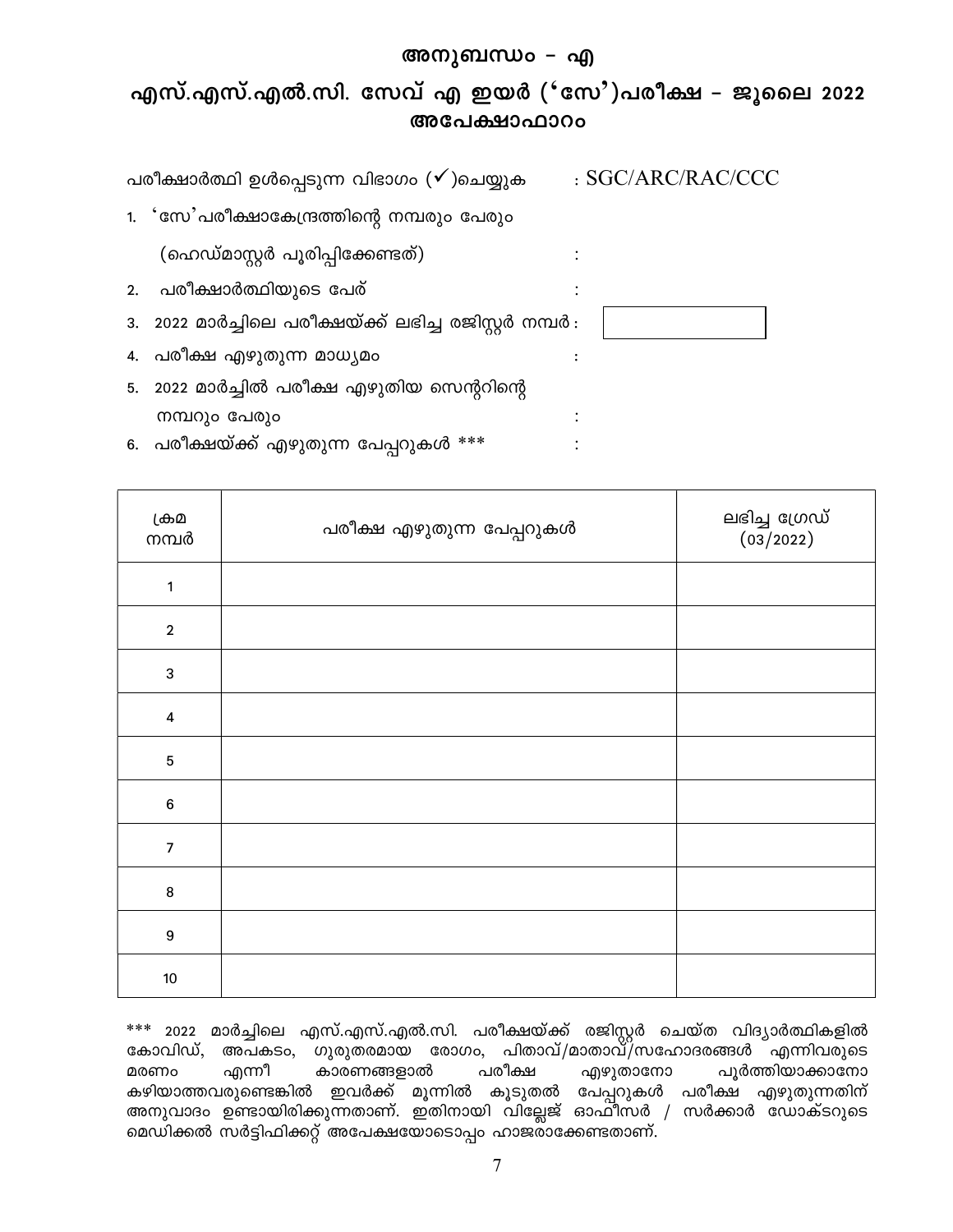| 7.<br>8.                                   | $\text{IED}$ വിഭാഗത്തിൽപ്പെടുന്നുണ്ടോ<br>എങ്കിൽ വിഭാഗവും ലഭിച്ച ആനുകൂല്യങ്ങളും                                                                                                                                                                                                                           |  | ഉണ്ട്/ഇല്ല             |             |
|--------------------------------------------|----------------------------------------------------------------------------------------------------------------------------------------------------------------------------------------------------------------------------------------------------------------------------------------------------------|--|------------------------|-------------|
| 9.<br>10.                                  | (ഡി.ജി.ഇ-യുടെ ഉത്തരവിന്റെ കോപ്പി സമർപ്പിക്കേണ്ടതാണ്)<br>പരീക്ഷാഫീസ്<br>രക്ഷകർത്താവിന്റെ പേര്                                                                                                                                                                                                             |  | (രൂപ മാത്രം)           |             |
| 11.                                        | പൂർണ്ണമായ മേൽവിലാസവും ഫോൺ നമ്പറും                                                                                                                                                                                                                                                                        |  |                        |             |
|                                            | പ്രസ്താവിച്ച വസ്തുതകൾ സത്യമാണെന്ന്<br>മേൽ<br>സാക്ഷ്യപ്പെടുത്തുന്നു.                                                                                                                                                                                                                                      |  | ഇതിനാൽ                 | ഞാൻ         |
|                                            | സ്ഥലം<br>തീയതി                                                                                                                                                                                                                                                                                           |  | പരീക്ഷാർത്ഥിയുടെ ഒപ്പ് |             |
|                                            | മാതൃ വിദ്യാലയത്തിലെ ഓഫീസ് ഉപയോഗത്തിന്                                                                                                                                                                                                                                                                    |  |                        |             |
|                                            | 1. അപേക്ഷ ലഭിച്ച തീയതി<br>2. അപേക്ഷാർത്ഥിക്ക് $\operatorname{IED}$ വിഭാഗത്തിലെ എന്തെങ്കിലും ആനുകൂല്യത്തിന്<br>അർഹതയുണ്ടോ ?<br>3. എങ്കിൽ വിഭാഗവും ലഭിച്ച ആനുകൂല്യങ്ങളും<br>(ഡി.ജി.ഇ-യുടെ ഉത്തരവിന്റെ കോപ്പി സമർപ്പിക്കേണ്ടതാണ്)<br>അപേക്ഷ പരിശോധിച്ച് നൽകിയിരിക്കുന്ന കാര്യങ്ങൾ<br>സാക്ഷ്യപ്പെടുത്തുന്നു. |  |                        | ശരിയാണെന്ന് |
|                                            | സ്ഥലം:<br>തീയതി:                                                                                                                                                                                                                                                                                         |  | ഹെഡ്മാസ്റ്ററുടെ ഒപ്പ്  |             |
| സേ പരീക്ഷാ കേന്ദ്രത്തിലെ ഓഫീസ് ഉപയോഗത്തിന് |                                                                                                                                                                                                                                                                                                          |  |                        |             |
|                                            | 1. അപേക്ഷ ലഭിച്ച തീയതി<br>2. അപേക്ഷയിൽ പറഞ്ഞിട്ടുള്ള വിവരങ്ങൾ<br>സർട്ടിഫിക്കറ്റുമായി ഒത്തു നോക്കിയ<br>ഉദ്യോഗസ്ഥന്റെ ഒപ്പ്                                                                                                                                                                                |  |                        |             |
|                                            | 3.  അനുവദിച്ച രജിസ്റ്റർ നമ്പർ                                                                                                                                                                                                                                                                            |  |                        |             |
|                                            | 4.  ചീഫ് സൂപ്രണ്ടിന്റെ ഒപ്പ്                                                                                                                                                                                                                                                                             |  |                        |             |

8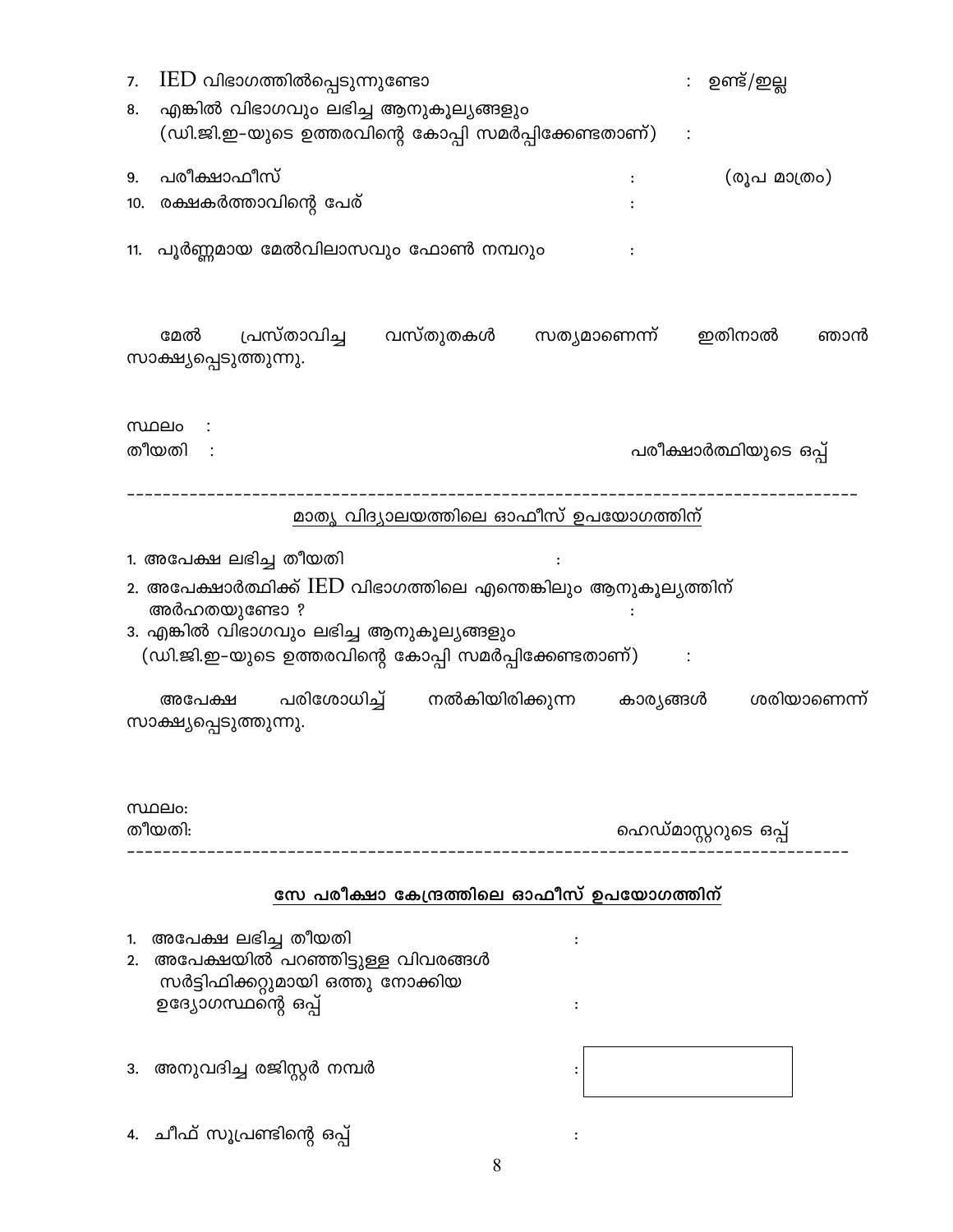### Name of SSLC Say Examination Centres July 2022

| S1.No          | Centre<br>Code | <b>School Name</b>                           | <b>DEO</b>    |  |
|----------------|----------------|----------------------------------------------|---------------|--|
| $\mathbf{1}$   | 11020          | Govt.HSS Kumbala                             |               |  |
| $\overline{2}$ | 11002          | Govt.HSS Kasaragod                           | Kasaragod     |  |
| 3              | 12004          | Govt.HSS Hosdurg                             | Kanhangad     |  |
| $\overline{4}$ | 13005          | GVHSS (Sports) Kannur                        | Kannur        |  |
| 5              | 14005          | <b>BEMHS Thalasseri</b>                      | Thalasseri    |  |
| 6              | 15006          | GVHSS Manathavady                            |               |  |
| 7              | 15027          | <b>GVHSS Kalpetta</b>                        | Wayanad       |  |
| 8              | 15053          | GSV HSS Sulthan Bathery                      |               |  |
| 9              | 16001          | <b>BEM HS Vadakara</b>                       | Vadakara      |  |
| 10             | 17005          | Govt.HSS Azchavattom                         | Kozhikode     |  |
| 11             | 17038          | Malabar Christian College HSS,<br>Kozhikkode |               |  |
| 12             | 18008          | <b>GVHSS Kondotty</b>                        |               |  |
| 13             | 18021          | <b>GBHSS Manjery</b>                         | Malappuram    |  |
| 14             | 19016          | <b>GBHSS Tirur</b>                           |               |  |
| 15             | 19040          | GHSS Kuttippuram                             | Tirur         |  |
| 16             | 20035          | <b>GHSS Ottappalam East</b>                  |               |  |
| 17             | 20002          | <b>GHSS Vattenad</b>                         | Ottappalam    |  |
| 18             | 21041          | <b>GVGHSS Chittur</b>                        |               |  |
| 19             | 21026          | <b>GVHSS Nemmara</b>                         | Palakkad      |  |
| 20             | 21054          | <b>GMMGHSS Palakkad</b>                      |               |  |
| 21             | 22056          | Govt.Model Boys HS Thrissur                  | Thrissur      |  |
| 22             | 23021          | Govt.Model Boys HS Irinjalakkuda             | Irinjalakkuda |  |
| 23             | 24047          | <b>MRR MHSS Chavakkad</b>                    | Chavakkad     |  |
| 24             | 24033          | <b>GBHSS Vadakkanchery</b>                   |               |  |
| 25             | 25011          | St.Mary's HSS Aluva                          | Aluva         |  |
| 26             | 26056          | SDPY BHSS Palluruthy                         | Ernakulam     |  |
| 27             | 26084          | St. Antony's HSS Kacherippady                |               |  |
| 28             | 27006          | <b>GHSS Perumbayoor</b>                      | Kothamangalam |  |
| 29             | 28004          | Govt.Model HSS Moovattupuzha                 | Muvattupuzha  |  |
| 30             | 29025          | GHSS Thodupuzha                              | Thodupuzha    |  |
| 31             | 30020          | St.George HS Kattappana                      | Kattappana    |  |
| 32             | 31086          | Mahatma Gandhi GHSS Pala                     | Pala          |  |
| 33             | 32035          | St.Mary's Girls HS Kanjirappally             | Kanjirappally |  |
| 34             | 33045          | Baker Memorial Girls HSS Kottayam            | Kottayam      |  |
| 35             | 34024          | Govt.Girls HSS Cherthala                     | Cherthala     |  |
| 36             | 35009          | Mohammadans HSS for Girls                    | Alappuzha     |  |
| 37             | 36201          | NSBHS Mannar                                 | Mavelikkara   |  |